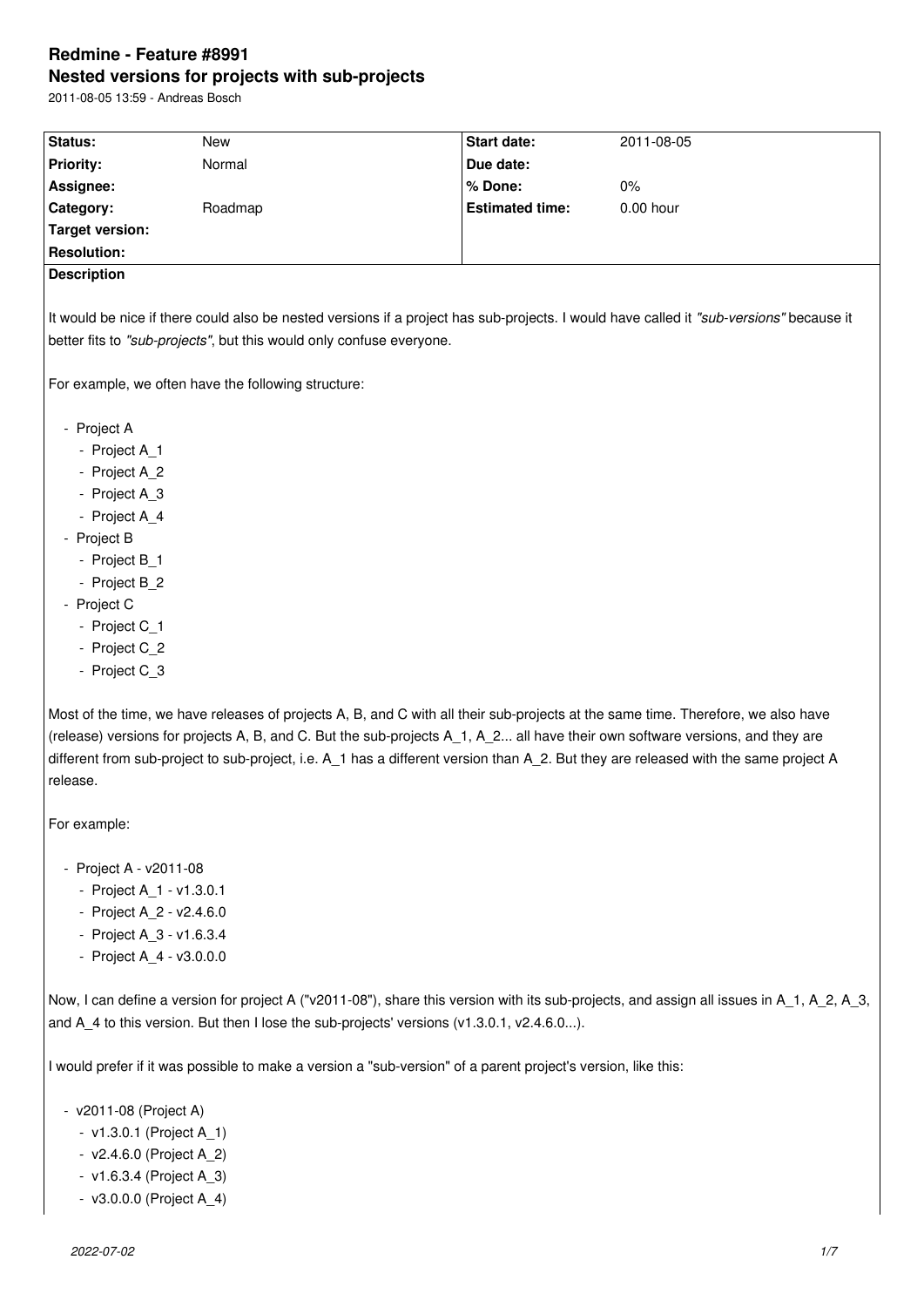Now, if I assign an issue to v1.3.0.1, it will automatically appear in v2011-08 as well. Probably, it should be configurable if those sub-versions are displayed in the parent version.

Basically, this seems to be the same as what is done with projects and sub-projects.

| <b>Related issues:</b>                                                          |               |            |
|---------------------------------------------------------------------------------|---------------|------------|
| Related to Redmine - Feature # 374: Support for milestones/iterations as part   | New           |            |
| Related to Redmine - Feature # 13387: Improving Redmine's version model (not    | New           |            |
| Related to Redmine - Feature # 4585: Move a Version from one project to another | New           | 2010-01-14 |
| Related to Redmine - Feature # 18126: Allow setting up version hierarchy        | <b>New</b>    |            |
| Duplicated by Redmine - Feature # 22790: Relation between main project versio   | <b>Closed</b> |            |

### **History**

# **#1 - 2011-08-05 14:12 - Andreas Bosch**

I chose the category "Issues planning", but a category "Versions" would be more appropriate. Maybe such a category should be introduced?!

# **#2 - 2011-09-29 15:08 - Sylvain Guimond**

+1. I'm agree. I'm aloso looking for that functionality.

# **#3 - 2012-09-28 17:17 - Joel SCHAAL**

+1 me too !

# **#4 - 2012-10-18 12:42 - Asaf H**

+1. That would really help.

Managing projects with multiple components written and maintained by different developers is a complicated task. That would really help bringing things together.

BTW, I specifically registered to this site so I can request this feature...

# **#5 - 2012-10-18 18:22 - Sebastian Hucke**

+1. Would be very helpful! Sub-versions are IMO a perfect, consistent extension of sub-projects.

P.S.: I registered to answer this feature, too (like Asaf does). ;-)

# **#6 - 2012-11-05 16:59 - Thomas Robbs**

+1 for this.

It is common for me to have a "Version" that makes sense to our Customer, but also a "Version" that makes sense internally to the project/sub-project. E.g.

- $-$  Project A Version  $= 1.0$ 
	- $-$  Sub-project A1  $-$  Version = 2.0, 2.1, 2.2
	- $-$  Sub-project A2  $-$  Version = 0.1, 0.2, 0.3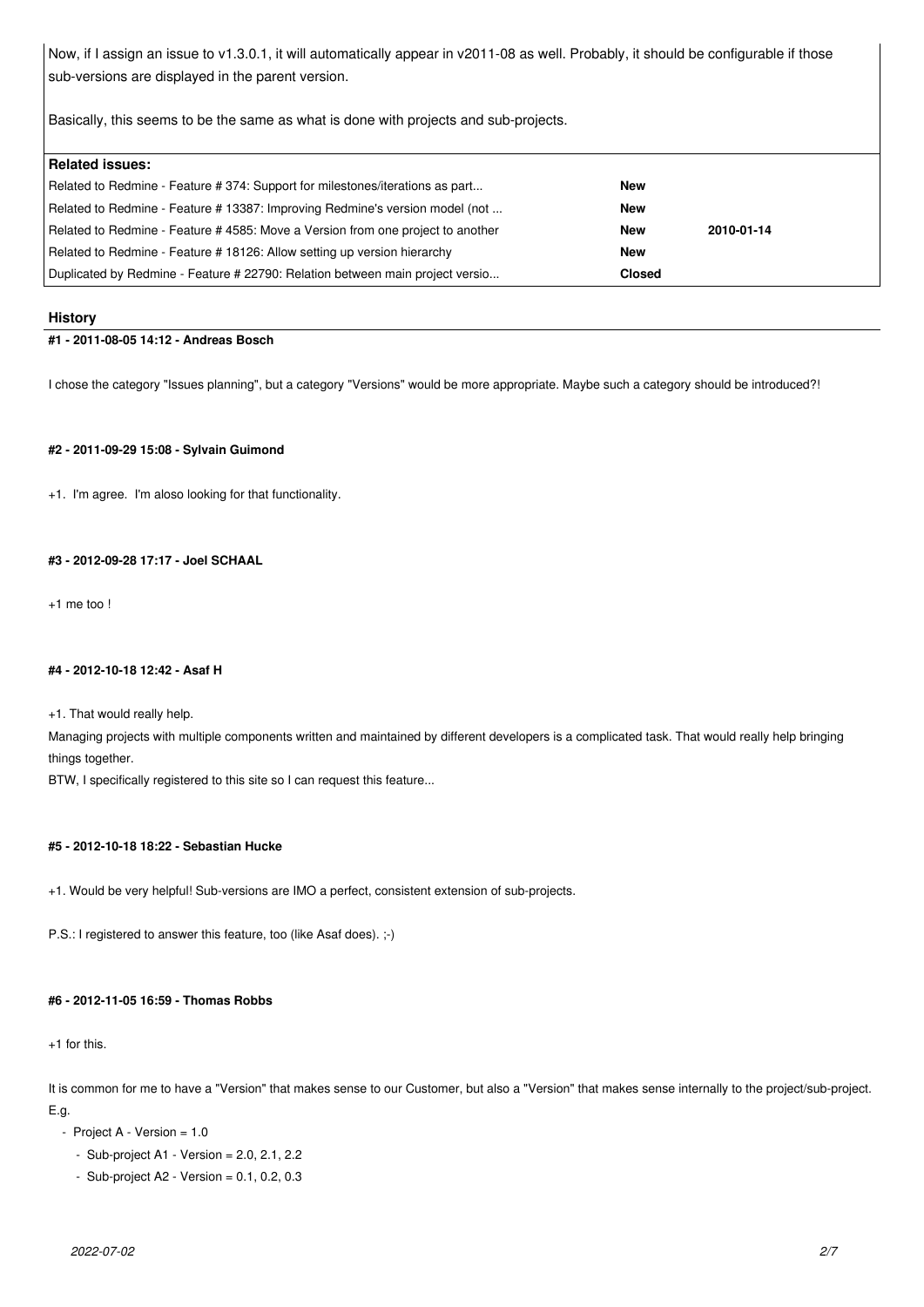BTW, I just registered to comment on another issue, and I'm glad I did, so I could comment on this one. ;)

### **#7 - 2012-11-05 17:20 - Daniel Felix**

*- Category changed from Issues planning to Roadmap*

Well I change this to Roadmap.

Maybe this could be benefit in combination with #374!

# **#8 - 2012-11-12 19:32 - Thomas Robbs**

Thanks Daniel - I read #374 and I agree. The concepts/needs seem very similar.

### **#9 - 2012-11-19 11:15 - Asaf H**

I actually want to separate the concept of nested versions and sub projects. For example - we have several components and several projects. Each component has a subproject of its own, and some components are used in more than one project.

Then project A in version 1.7 is released with component X in version 4.1, and project B in version 3.0 is released with component X in version 5.0. Component X can't be a subproject of both Project A and Project B, but I still want to have nested versions in this case.

#### **#10 - 2012-11-20 22:55 - Joel SCHAAL**

Asaf, what you describe would be the perfect match to the needs of our Redmine. And I guess the needs of other people too.

Now the question is what does it mean regarding the code ? Is it a heavy change ? Is anyone familiar with this part of the code ? There are many features regarding multiple versions support in Redmine. But this feature does not seem like something that will come soon.

What is blocking those issues ? Are they incompatible ? It would be nice to have an answer from the guys behind Redmine (sorry if it has already been done and redone)

#### **#11 - 2013-03-07 12:25 - Anonymous**

I'm pretty sure my proposal in #13387 encompasses what's requested here and other places with a major revamp of how versions are recorded. Let's unify all these different feature ideas behind a familiar and versatile model instead of getting too focused on particular use cases.

# **#12 - 2013-05-31 13:43 - jean-philippe arnaud**

+1 Anybody knows if progress has been made on implementing such feature?

# **#13 - 2013-12-13 20:28 - Dipan Mehta**

+1 for this.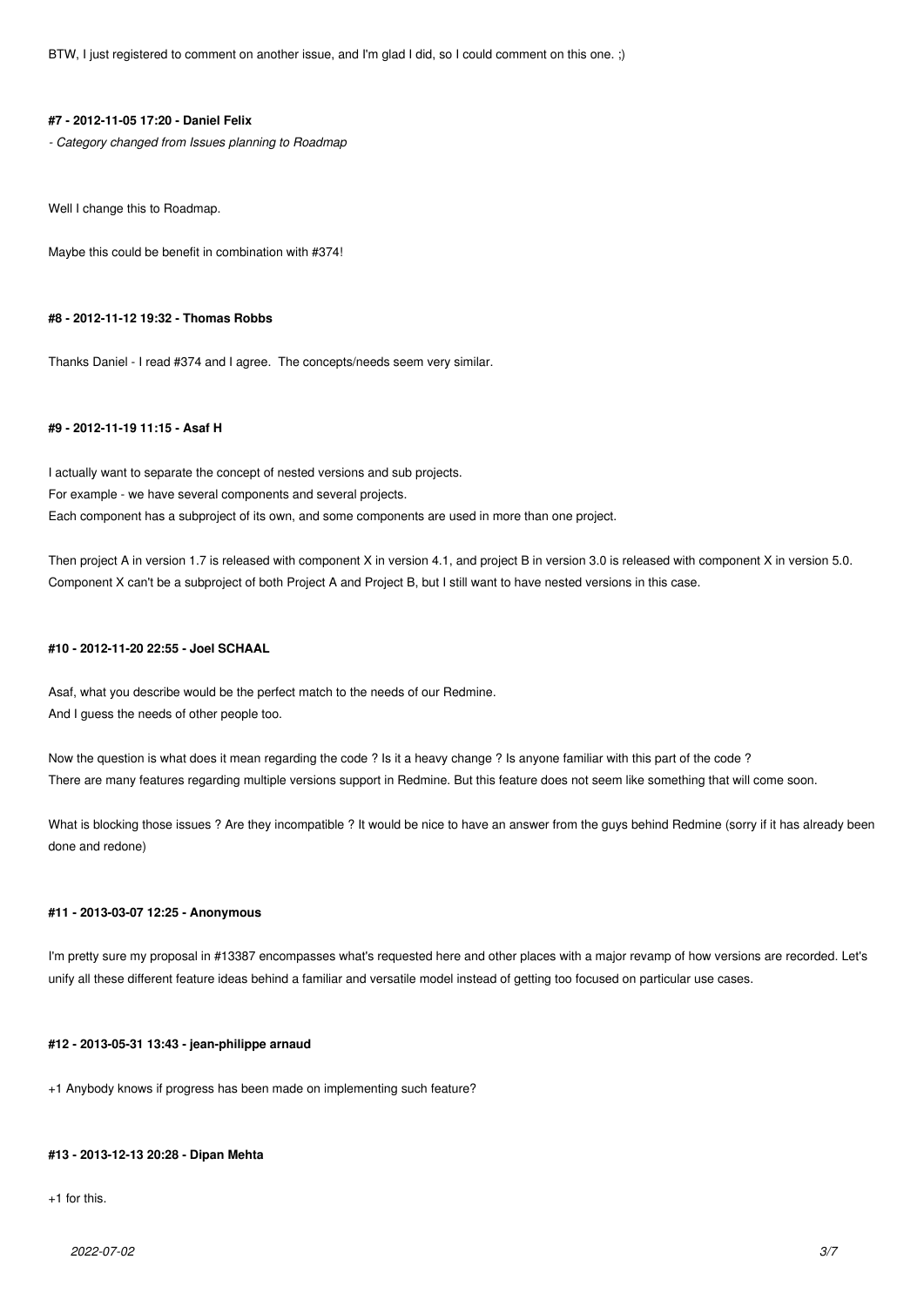# **#14 - 2014-03-31 10:38 - David Rahusen**

+1! Would be very useful for correct handling of subproject dependencies.

#### **#15 - 2014-06-12 15:10 - Toshi MARUYAMA**

*- Related to Feature #4585: Move a Version from one project to another added*

#### **#16 - 2014-07-07 15:09 - Florian Gruber**

+1 for this!

#### **#17 - 2014-10-21 11:48 - Anonymous**

Lately I've been making use of a multi-select "Version" custom field inside the "Version" element, allowing any version to be linked to any other versions by checking boxes (pre-2.5.x it would be a select list). But while it makes it easier to *access* one version from the roadmap of another (they simply show as version links), it does nothing for the issues linked to the different projects or versions.

At the same time, giving versions a parent/child hierarchy of their own might solve many issues, but I get the feeling it would also include a lot of complexity with fetching, filtering and updating issue data. Keeping in mind you will then need to not only maintain a "tree of projects" and their versions, but do this as a "tree of projects" linked to a "tree of versions"..

Not to throw a spanner is the works here, but just thinking out loud: would it not make more sense to use milestones on the parent project, which can then be shared with any child projects? I can see a structure where a number of versions from a tree of projects are assigned to a single milestone on a parent, while still allowing each project to progress and be versioned as an individual project. I for one would hate to lose the clear simplicity of the current "Roadmap" view for a single project.

#### **#18 - 2014-11-21 15:06 - Sebastian Paluch**

 $+1!$ 

# **#19 - 2015-01-28 15:48 - Justin MASSIOT**

+1 also for me! I think that is really a must have.

I used Redmine as a bug-tracker for embedded software projects (hardware and software combined). We defined versions for the whole product, and independent versions for the software and the hardware. But we could not assign a hardware version to a product version for example. Having this possibility in Redmine would welcome the multi-skilled projects wide open, as well as very big software development projects. But today it is a lack of functionnality and I am evaluating Redmine alternatives for my future projects.

### **#20 - 2015-08-24 15:05 - budo kaiman**

 $+1$ 

This would fix my issues with the current version system, which does not work well for agile management. It would be much easier (and make a lot more sense) to have:

- $V1.0.0$ 
	- sprint 1
	- sprint 2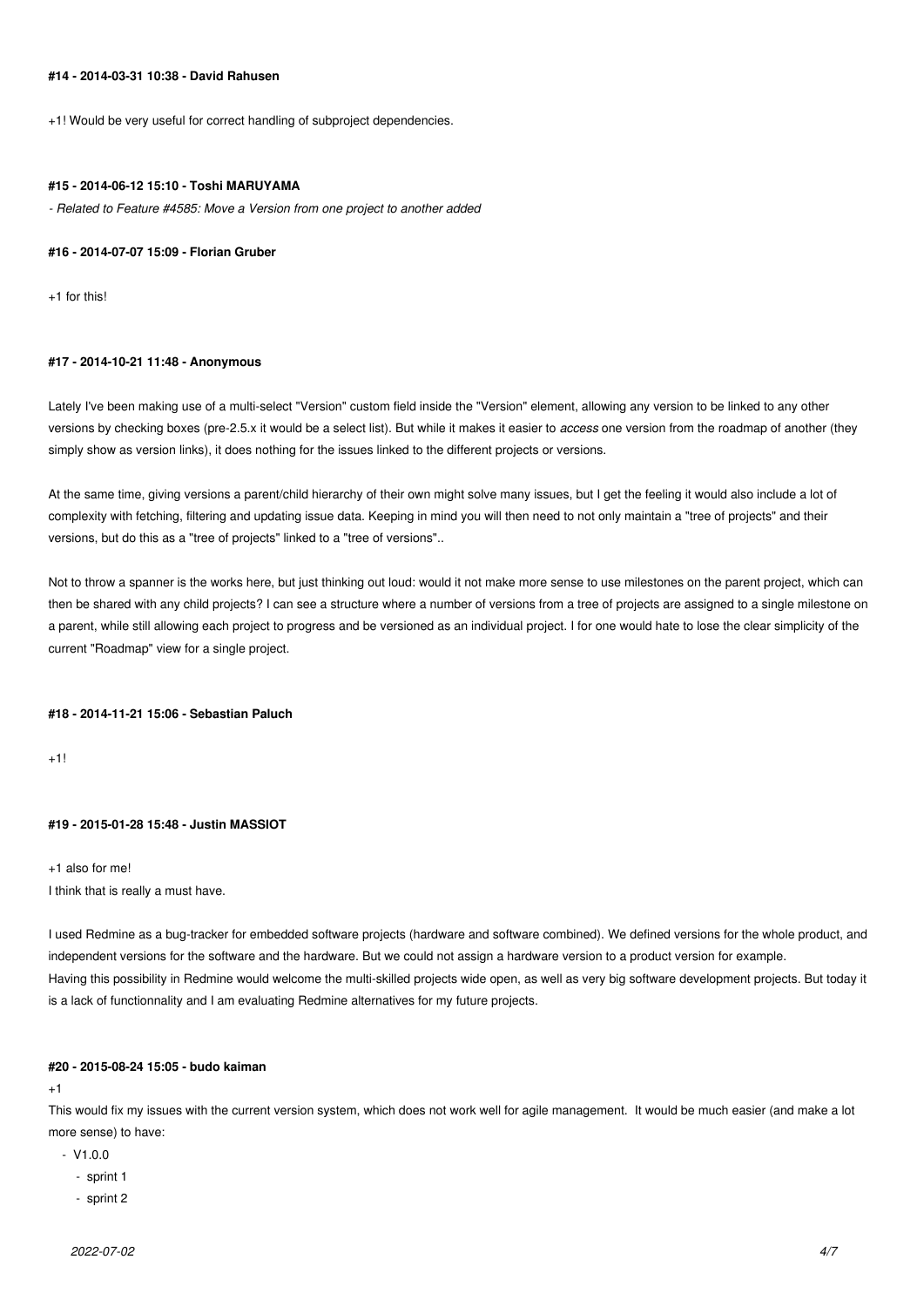as opposed to having to setup sub-projects or just have lingering version links without any actual meaning.

# **#21 - 2016-03-29 13:13 - M. A.**

I am also looking for this functionality.

Are there any news?

We have releases of projects A, B, C with all their sub-projects at the same time.

- Software 1.0 (Project Milestone)
	- Software A 1.5
	- Software B 3.1

- ...

- Software 2.0 (Project Milestone)
	- Software A 2.0
	- Software B 3.2

- ...

### **#22 - 2016-03-29 13:28 - Sebastian Hucke**

#### M. A. wrote:

| I am also looking for this functionality.                                          |  |  |
|------------------------------------------------------------------------------------|--|--|
| Are there any news?                                                                |  |  |
| We have releases of projects A, B, C with all their sub-projects at the same time. |  |  |
| - Software 1.0 (Project Milestone)                                                 |  |  |
| - Software A 1.5                                                                   |  |  |
| - Software B 3.1                                                                   |  |  |
| $\cdots$                                                                           |  |  |
| - Software 2.0 (Project Milestone)                                                 |  |  |
| - Software A 2.0                                                                   |  |  |
| - Software B 3.2                                                                   |  |  |
|                                                                                    |  |  |

We use a plugin to achieve this functionality: https://github.com/Coren/redmine\_advanced\_roadmap\_v2

# **#23 - 2016-06-06 16:58 - Dipan Mehta**

+1 very useful.

### **#24 - 2016-06-06 17:00 - Dipan Mehta**

Sebastian Hucke wrote:

## *M. A. wrote:*

*I am also looking for this functionality.*